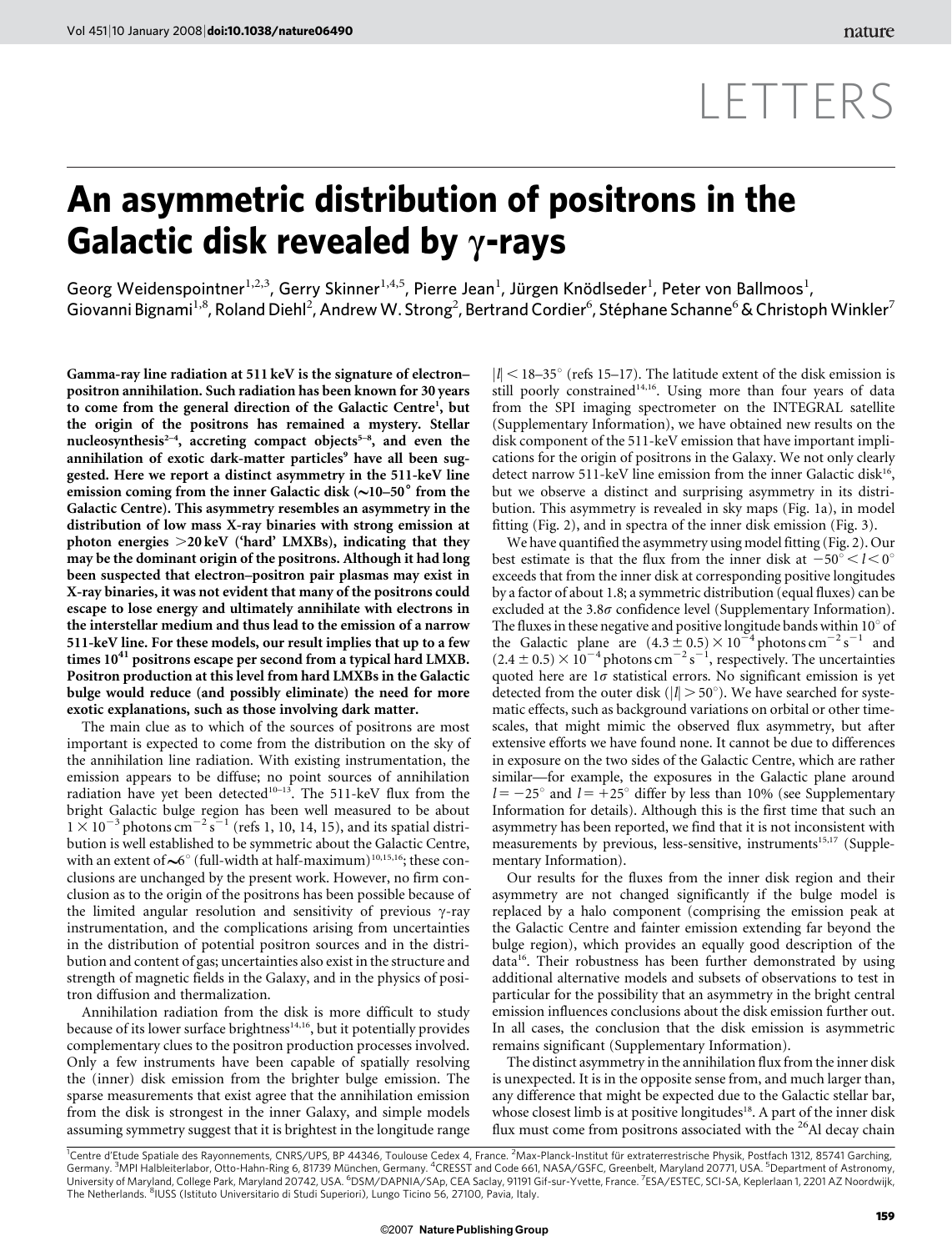that leads to a 1,809-keV  $\gamma$ -ray line. Using the 1,809-keV line flux, which has been relatively well established with COMPTEL<sup>19,20</sup> and SPI21, and which is much more symmetric than the 511-keV emission seems to be, we predict a corresponding 511-keV emission that amounts to  $(28 \pm 7)\%$  of the emission that we see in the inner disk (Supplementary Information). Thus the dominant (non  $^{26}$ Al) source of disk positrons must have an asymmetry of about 2.2, not 1.8. The asymmetry cannot be due to differences in the column densities of the interstellar medium (ISM) in which the positrons annihilate. Both 21-cm radio observations and measurements of high-energy  $\gamma$ -rays from cosmic-ray interactions indicate that typical ISM column densities on either side of the Galactic Centre are equal to within about 10%. Furthermore, spectroscopy of the 511-keV line emission from the two sides of the inner Galactic disk (see Fig. 3) suggests no differences in line shape that might indicate that the flux difference is associated with differing conditions in the ISM. We therefore propose that the annihilation asymmetry is in some way linked to the positron production.

As previously noted, X-ray binaries containing accreting stellarmass black holes or neutron stars have been considered as possible candidates for sources of the positrons, partly because their concentration towards the Galactic bulge is similar to that seen in annihilation line radiation. If positrons escape with an energy of about 1 MeV,



Figure 1 <sup>|</sup> A sky map in the 511-keV electron–positron annihilation line, and the sky distribution of hard LMXBs. In both maps, the Galactic Centre is at the origin, the Galactic plane is along the equator; Galactic longitude and latitude are shown in degrees. a, The 511-keV line map. The bright bulge region is prominent, as is the distinct asymmetry in the flux from the inner disk; contours correspond to intensity levels of  $10^{-3}$  and  $10^{-2}$  photons cm<sup>-2</sup> s<sup>-1</sup> sr<sup>-1</sup>. The map is based on observations with the imaging spectrometer SPI on board the INTEGRAL satellite, and uses data obtained during 'guaranteed time' for the first 4.3 years of the mission and publicly available data from 'guest observer' observations for the first 3.3 years, supplemented by observing time awarded to the authors. The map was obtained using a MREM (Multi-Resolution Expectation Maximization) image deconvolution algorithm<sup>28</sup>. During the iterative image reconstruction, a filter is applied to the image correction to suppress artefacts due to statistics noise. Such filtering implies that low surface brightness emission which is still detectable by model fitting may not be present in the image, as is the case for some of the disk emission. b, The sky distribution of the hard LMXBs detected at energies above 20 keV with INTEGRAL/IBIS<sup>24</sup>, showing the resemblance to that of the 511-keV annihilation line in a.

their lifetime in the ISM before they slow down and annihilate is thought to be  $\sim 10^5$  years (ref. 22; for an ISM density of 1 cm<sup>-3</sup>). The distance traversed in this time depends critically on the structure of the magnetic fields, but studies suggest that typically they do not diffuse more than about 100 pc from their sources<sup>22,23</sup>, corresponding to  $\sim$  1 $^{\circ}$  at the distance of the Galactic Centre. Hence one would expect the annihilation radiation produced to be diffuse but to follow the large-scale distribution of the sources.

Our observed asymmetry in the 511-keV line emission from the Galactic disk suggests an association with X-ray binaries, specifically with LMXBs. Whereas LMXBs seen at lower  $(<$  20 keV) X-ray energies are approximately symmetrically distributed in the inner Galaxy, for reasons that are still not understood the distribution of LMXBs in the inner Galaxy seen in hard X-rays exhibits an asymmetry (Fig. 1b) that becomes more and more distinct with increasing energy. Highmass X-ray binaries do not, by contrast, show any significant imbalance. The number of LMXBs in the INTEGRAL/IBIS catalogue<sup>24</sup> at negative longitudes (45) is higher than that at positive longitudes (26) by a factor of 1.7. At higher energies<sup>25</sup>, and particularly if one uses flux-weighted counts, the ratio becomes even larger (for example, for LMXBs detected above 100 keV we find a flux-weighted ratio of 2.8), but the statistical uncertainties become large. The differences cannot be attributed to differences in the IBIS survey sensitivity in the two regions, which are small  $(\leq 10\%)$ . A Kolmogorov–Smirnov test shows that the Galactic longitude distribution of hard LMXBs follows very well that of our asymmetric 511-keV flux model but not the best fit symmetric one (the maximum distance between the normalized integral distributions being such as to occur with chance probability of 41% in the former case, but only 2.1% in the latter—see Supplementary Information for



Figure 2 <sup>|</sup> The longitude profile of a model for the sky distribution of 511 keV electron–positron annihilation line radiation for Galactic latitudes  $|b|$  < 10 $^{\circ}$ . The model was obtained by fitting to the same observations from which the map depicted in Fig. 1a was derived. The asymmetry in the annihilation flux from the inner disk is again evident. The depicted sky model consists of six components. The bright bulge was described by a superposition of two gaussian distributions located at the Galactic Centre. For the disk, a parameterized model of the Galactic distribution of the stellar population was used<sup>29</sup>. The parameters of the bulge and disk components were determined by fitting to our observations (see Supplementary Material for details). This disk model was then divided into four longitude intervals with boundaries at  $-180^\circ$ ,  $-50^\circ$ ,  $0^\circ$ ,  $50^\circ$  and  $180^\circ$ . The two gaussians representing the bright bulge overlap with the two longitude intervals covering the inner disk region. This model was compared with the observations, finding the normalizations of the six components that best reproduce the data, using maximum likelihood as the test statistic. In this particular model, the normalizations of the two outer disk components are negative, but insignificant. Other models that provide equally acceptable fits to the data all lead to the same conclusions about the asymmetry in the inner disk region (and none of them attributes significant emission to the outer disk region). The solid lines show the model in the inner Galaxy; the dashed lines show the model in the outer Galaxy where formally the fit gives a negative, but not significant, flux.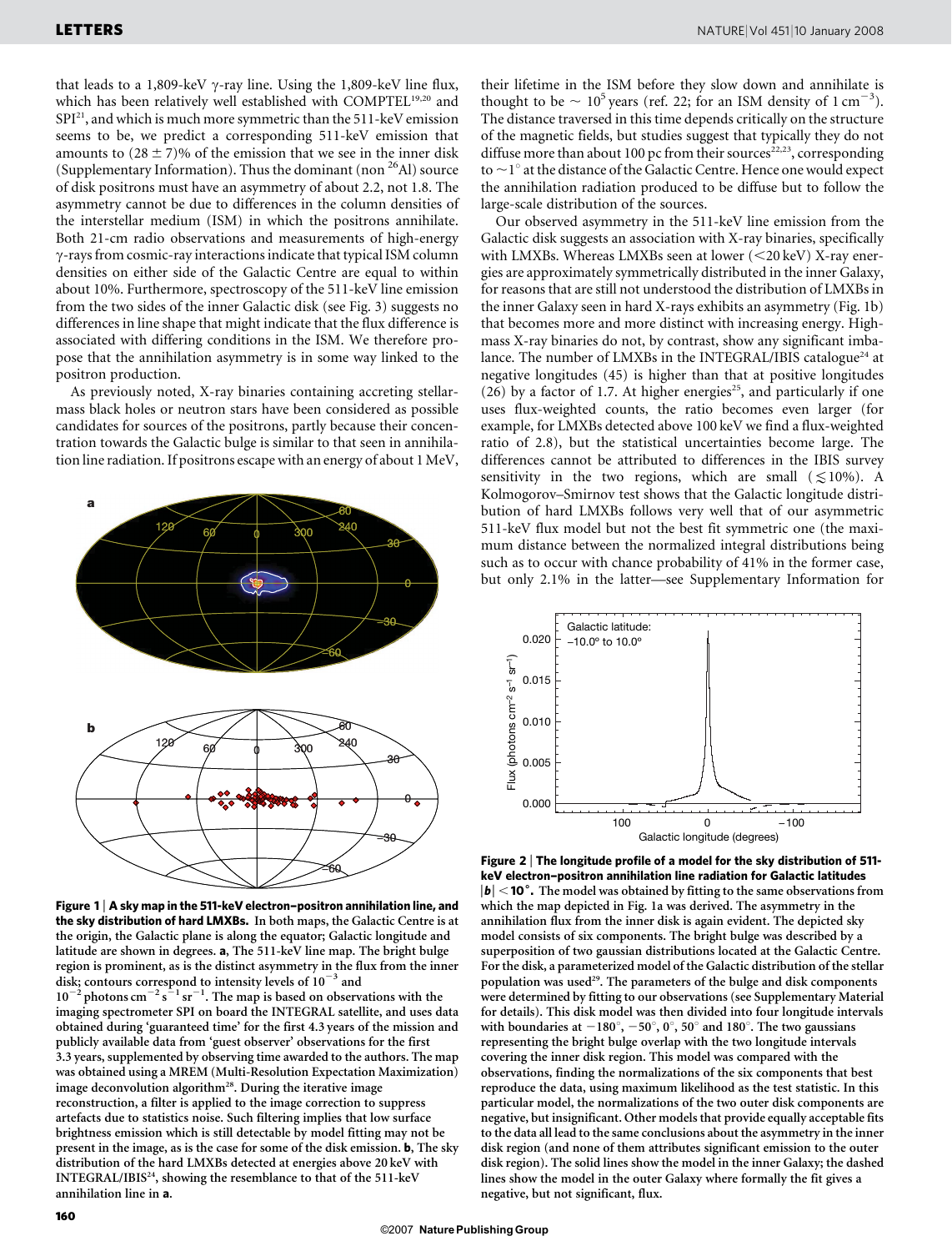details). We cannot, of course, exclude the possibility that the similarity of the distributions arises by chance. However, if the present asymmetric hard LMXB activity is typical of that over the  $10<sup>5</sup>$  year expected lifetime of positrons in the ISM, these systems could explain the observed flux asymmetry in the 511-keV line. We note that it is possible that the IBIS sources considered here are not representative of the full source population of hard LMXBs, which may comprise at least a few hundred members (as inferred from lower energies) in all of the Galaxy<sup>26</sup>. A full evaluation will require a more complete inventory of hard LMXBs in the Galaxy and a detailed populationsynthesis study beyond the scope of the present work.

The most natural explanation of an association between positron emission and hard X-ray binaries lies in the large numbers of positrons that are expected to be produced by  $\gamma$ - $\gamma$  interactions in the hot innermost region of accretion disks. Some of these positrons may





escape the inner dense regions in bipolar jets of electron–positron pair plasmas. Alternatively, the pair plasma could escape through wind outflow. The implied positron production rate per hard LMXB is of the order of  $10^{41}$  s<sup> $-1$ </sup>. This is well within the wide range that has been suggested (see ref. 6 and references therein). In terms of energy, assuming that they have a kinetic energy of  $\sim$ 1 MeV, the escaping positrons would represent less than 1% of the hard X-ray luminosity of the LMXBs. The average 511-keV line flux per system is about  $10^{-5}$  photons cm<sup>-2</sup> s<sup>-1</sup>, which is still well below upper limits that have been derived for selected objects<sup>6,10,11</sup>.

If hard LMXBs are responsible for most of the positron production in the Galactic disk (that part not accounted for by  $26$ Al decay), then it is natural to ask whether the strong concentration of such systems around the Galactic Centre can explain the bulge component for the 511-keV emission. We estimate that they would account for about half of it. Although the expected contribution is uncertain (because of the limited number of objects involved) and we cannot exclude that it all arises in this way, our best fit models do suggest that there is additional bulge emission beyond that expected on a pro rata basis. This is consistent with our previous finding that it is difficult to explain all of the disk and bulge emission with positrons from LMXBs because their concentration towards the centre is insufficient<sup>10</sup>. Perhaps the hard LMXBs in the bulge contribute more positrons or a smaller fraction of them escape to large distances. Even if an additional bulge component is needed, there are many possible astrophysical positron sources that could contribute, such as type Ia supernovae<sup>27</sup> or the supermassive black hole Sgr A\* (refs 7, 8). Hence there may be no necessity to invoke exotic explanations such as the annihilation of dark matter<sup>9</sup>.

## Received 30 March; accepted 16 November 2007.

- 1. Leventhal, M., MacCallum, C. J. & Stang, P. D. Detection of 511 keV positron annihilation radiation from the galactic center direction. Astrophys. J. 225, L11–L14 (1978).
- 2. Clayton, D. D. Galaxy-Positronium origin of 476 keV galactic feature. Nature Phys. Sci. 244, 137–138 (1973).
- 3. Clayton, D. D. & Hoyle, F. Gamma-ray lines from novae. Astrophys. J. 187, L101–L103 (1974).
- 4. Prantzos, N. & Cassé, M. On the production of <sup>26</sup>Al by Wolf-Rayet stars-Galactic yield and gamma-ray line emissivity. Astrophys. J. 307, 324–331 (1986).
- 5. Ramaty, R. & Lingenfelter, R. E. Gamma-ray line astronomy. Nature 278, 127–132 (1979).
- 6. Guessoum, N., Jean, P. & Prantzos, N. Microquasars as sources of positron annihilation radiation. Astron. Astrophys. 457, 753–762 (2006).
- 7. Cheng, K. S., Chernyshov, D. O. & Dogiel, V. A. Annihilation emission from the Galactic black hole. Astrophys. J. 645, 1138–1151 (2006).
- 8. Totani, T. A RIAF interpretation for the past higher activity of the Galactic Center black hole and the 511 kev annihilation emission. Publ. Astron. Soc. Jpn 58, 965–977 (2006).
- 9. Boehm, C., Hooper, D., Silk, J., Cassé, M. & Paul, J. MeV dark matter: Has it been detected? Phys. Rev. Lett. 92, 101301 (2004).
- 10. Knödlseder, J. et al. The all-sky distribution of 511 keV electron-positron annihilation emission. Astron. Astrophys. 441, 513–532 (2005).
- 11. Teegarden, B. J. & Watanabe, K. A comprehensive search for gamma-ray lines in the first year of data from the INTEGRAL spectrometer. Astrophys. J. 646, 965–981 (2006).
- 12. De Cesare, G. et al. INTEGRAL/IBIS search for  $e^-e^+$  annihilation radiation from the galactic center region. Adv. Space Res. 38, 1457–1460 (2006).
- 13. Weidenspointner, G. et al. The sky distribution of positronium annihilation continuum emission measured with SPI/INTEGRAL. Astron. Astrophys. 450, 1013–1021 (2006).
- 14. Milne, P. A., Kurfess, P. A., Kinzer, R. L., Leising, M. D. & Dixon, D. D. in The Fifth Compton Symposium. (eds McConnell, M. L. & Ryan, J. M.) 21–30 (AIP Conf. Proc. Vol. 510, American Institute of Physics, Melville, 2000).
- 15. Kinzer, R. L. et al. Positron annihilation radiation from the inner galaxy. Astrophys. J. 559, 282–295 (2001).
- 16. Weidenspointner, G. et al. The sky distribution of 511 keV positron annihilation line emission as measured with INTEGRAL/SPI. In Proceedings of 6th INTEGRAL Workshop (ESA SP-622, ESA Publications Division, Noordwijk, in the press); preprint at (<http://arxiv.org/abs/astro-ph/0702621>) (2007).
- 17. Gehrels, N. et al. GRIS observations of positron annihilation radiation from the Galactic center. Astrophys. J. 375, L13–L16 (1991).
- 18. Benjamin, R. A. et al. First GLIMPSE results on the stellar structure of the Galaxy. Astrophys. J. 630, L149–L152 (2005).